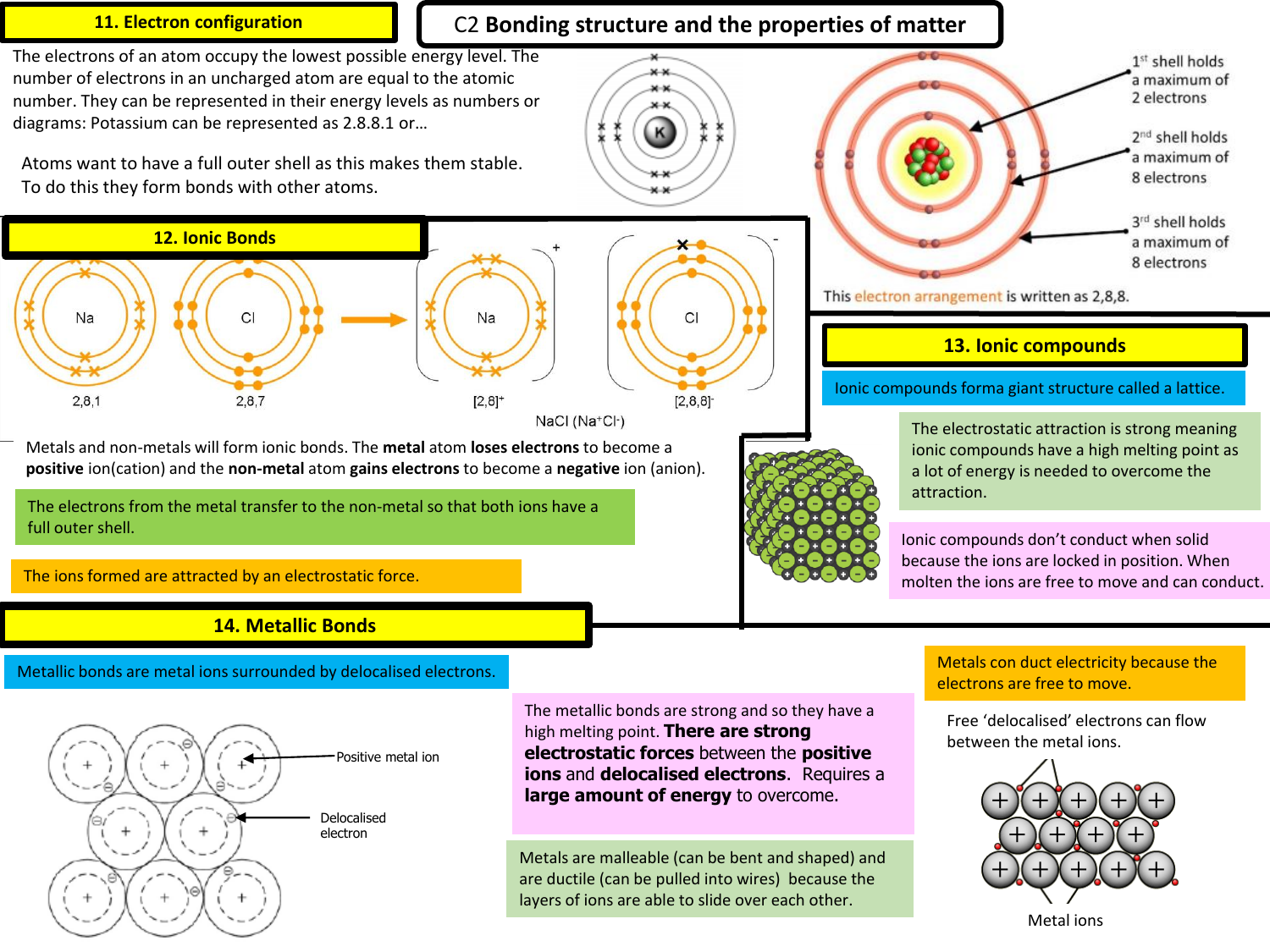### Although the covalent bond is **15. Covalent Bonds 17. Polymers**

Non-metal atoms will form covalent bonds. The atoms **share electrons** to make themselves stable.



## **16. Giant covalent structures**

Giant covalent structures contain a lot of non-metal atoms, each joined to adjacent atoms by *covalent bonds*. The atoms are usually arranged into giant regular *lattices* - extremely strong structures because of the many bonds involved. Substances with giant covalent structures have very high melting points, because a lot of strong covalent bonds must be broken.



### **Graphite**

Graphite is a form of carbon in which the carbon atoms form layers. These layers can slide over each other, so graphite is much softer than diamond. It is used in pencils, and as a *lubricant*. Each carbon atom in a layer is joined to only three other carbon atoms. Graphite conducts electricity because it has free electrons that can flow through the structure.



strong the simple molecules are

The covalent molecules don't conduct electricity because there are no free electrons.

held together by weak

#### **Diamond**

Diamond is a form of carbon in which each carbon atom is joined to four other carbon atoms, forming a giant covalent structure. As a result, diamond is very hard and has a high melting point. It does not conduct electricity.

# **Silica**

Silica, which is found in sand, has a similar structure to diamond. It is also hard and has a high melting point, but contains silicon and oxygen atoms, instead of carbon atoms. The fact that it is a semiconductor makes it immensely useful in the electronics industry: most transistors are made of silica.

# 17. Polymers

# **Structure of Monomers and Polymers**



**A polymer is a long-chain molecule made up of a repeated pattern of monomers.**

Longer chained polymers have a higher boiling point as the intermolecular forces increases as the polymer length increases.

**MONOMER**



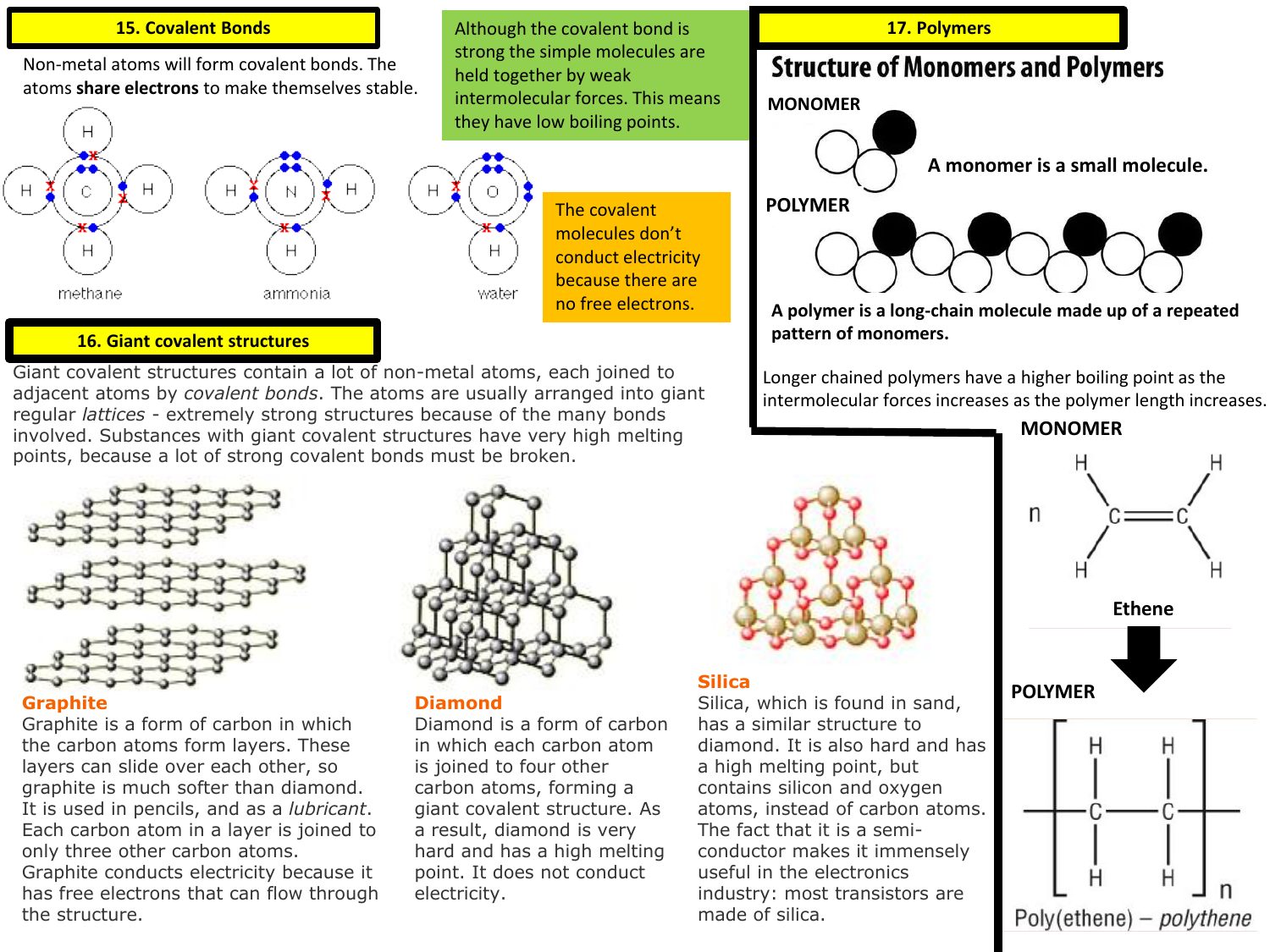Alloys are usually a **mixture** of metals but can contain **non-metal atoms** too. Alloys have a m**ixture of different size atoms**.



The different sized atoms **distort the layers**, making it **more difficult**  for them to **slide** over one another. This usually makes the alloy **less malleable, ductile and harder than the pure metal that it is predominantly made of!**

Common alloys include amalgam, brass, solder and steel.

For example different amounts of carbon atoms can be added to iron to make steel. This makes the layers slide less easily.

High carbon steel is stronger than low carbon steel because it contains more carbon atoms spread through the layers of iron atoms. This means that the layers of iron atoms in high carbon steel are more distorted and irregularly arranged compared to the layers of iron atoms in low carbon steel.



# Force applied

The different sized carbon atoms in the layers stop the iron atoms sliding as easily over one another when a force is applied

The consequence of this is that the layers are less able to slide as easily over one another, making the metal less malleable and less ductile. High carbon steel has a higher tensile strength than low carbon steel.

|                            | 18. Small carbon based covalent structures                                                                  |                                                                                                           |                                                                       | 21. Metal alloys                                                                                                                                                                                                            |
|----------------------------|-------------------------------------------------------------------------------------------------------------|-----------------------------------------------------------------------------------------------------------|-----------------------------------------------------------------------|-----------------------------------------------------------------------------------------------------------------------------------------------------------------------------------------------------------------------------|
|                            |                                                                                                             |                                                                                                           |                                                                       | Alloys are usually a mixture of metals but can<br>non-metal atoms too. Alloys have a mixture o<br>size atoms.                                                                                                               |
|                            | 26 Fullerene                                                                                                | 27 Graphene<br>19. Properties of small carbon based covalent structures                                   | 28 Carbon nanotube                                                    |                                                                                                                                                                                                                             |
|                            | <b>Structure</b>                                                                                            | <b>Properties</b>                                                                                         | <b>Uses</b>                                                           |                                                                                                                                                                                                                             |
| Fullerene                  | Hollow-shaped.<br>Usually hexagonal<br>rings of carbon<br>atoms. E.g.<br>Buckminsterfullerene<br>$(C_{60})$ | Very strong. Hollow so<br>can contain other<br>lchemicals within it.                                      | Drug delivery, lubricants.                                            | The different sized atoms distort the layers, n<br>for them to slide over one another. This usual<br>malleable, ductile and harder than the pure i<br>predominantly made of!<br>Common alloys include amalgam, brass, solde |
| Graphene                   | A single layer of<br>graphite.                                                                              | Very strong. Has<br>delocalised electrons so<br>it is able to <b>conduct</b><br>electricity.              | Electronics, composites.                                              | For example different amounts of carbon ator<br>to make steel. This makes the layers slide less<br>High carbon steel is stronger than low carbon                                                                            |
| Carbon<br>nanotube         | <b>Cylindrical tubes of</b><br>carbon atoms that<br>are very long<br>compared to their<br>diameter.         | Very strong, light and<br>flexible. Has delocalised<br>electrons so it is able to<br>conduct electricity. | Nanotechnology,<br>electronics, reinforcing<br>(e.g. tennis rackets). | more carbon atoms spread through the layers<br>means that the layers of iron atoms in high ca<br>distorted and irregularly arranged compared t<br>atoms in low carbon steel.                                                |
|                            | <b>20. States of matter</b>                                                                                 |                                                                                                           |                                                                       | Force:                                                                                                                                                                                                                      |
| 42 Solid<br>State symbol - | 43 Liquid<br>State symbol -                                                                                 | 44 Gas<br>State symbol -                                                                                  |                                                                       | The different<br>in the layers s<br>sliding as easi<br>when a force                                                                                                                                                         |
| (s)                        | (1)                                                                                                         | (g)                                                                                                       |                                                                       | The consequence of this is that the layers are                                                                                                                                                                              |